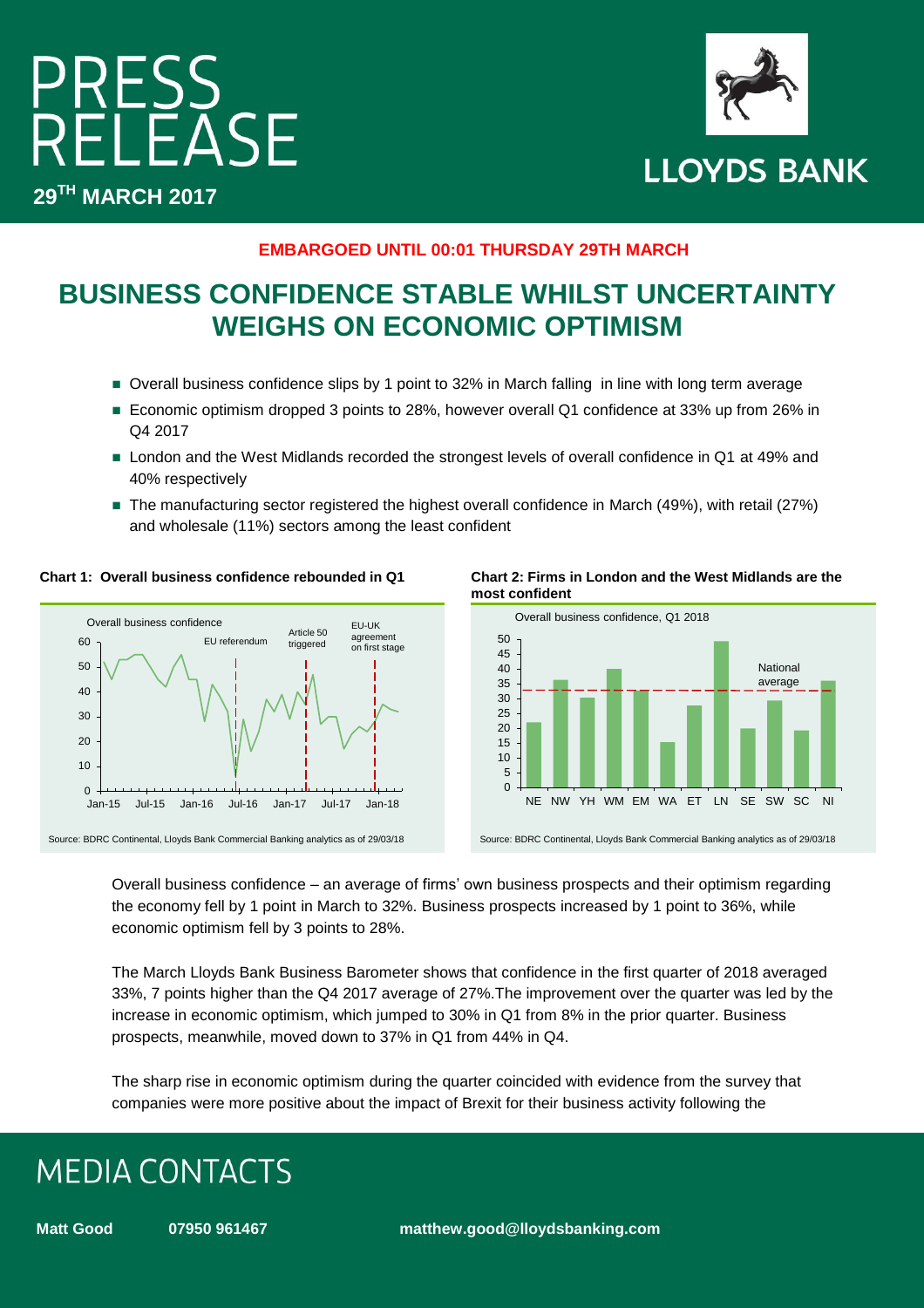# PRESS<br>RELEASE **29TH MARCH 2017**



December agreement on the first round of negotiations. March did however see economic optimism dip slightly to 28% from 31% in February.

Regionally, overall confidence in March – which was 32% at the national level – was highest in London (51%), followed by Northern Ireland (47%) and the West Midlands (45%). The lowest levels of overall confidence were in Scotland (5%), the North East (6%), Wales (8%) and the South East (9%). These regions were also weakest over the quarter. Over the quarter as a whole, the highest confidence levels were in London (49%), the West Midlands (40%), the North West (36%) and Northern Ireland (36%).

#### **Hann-Ju Ho, Senior Economist, Lloyds Bank Commercial Banking commented:**

"*While business prospects improved slightly in March, overall business confidence was held back by a fall in economic optimism. Recent progress on the Brexit negotiations has reduced uncertainty, which could continue to support business confidence going forward. The risk of rising global protectionism, however, is a growing concern."*

The net balance of companies anticipating an increase in their staffing levels increased in March to 27% from 25% in February. Overall, 44% of companies said that they expect to add to headcount, while 17% plan a reduction.

Overall confidence in March was the strongest in the transport (55%) and manufacturing sectors (49%), with sentiment in the latter likely to have been supported by strong global demand conditions and the earlier fall in the pound. In contrast, overall confidence was the among weakest in the wholesale (11%) and hospitality leisure (18%) sectors. For Q1 as a whole, the highest level of confidence was in manufacturing (49%), while the weakest were in the wholesale (16%) and retail (27%) sectors.

#### **Scott Barton, Managing Director, Mid Markets said:**

*"The manufacturing sector leads the way in business confidence in Q1. In contrast, the wholesale and retail sectors are still feeling the pressure of increasing competition and ongoing challenging conditions on the high street.* 

*"Businesses in the capital and in the West Midlands remain most optimistic about their future prospects whilst those in Scotland and Wales continue to remain cautious about what lays ahead."*

#### **Ends**

#### **Notes to editors:**

\* Overall business confidence is a measure of responses from surveyed companies, which is calculated as an average based on their views on business prospects and optimism on the UK economy. \*\* 'Other' services include financial, property and business services, education and health, and arts and

### **MEDIA CONTACTS**

**Matt Good 07950 961467 matthew.good@lloydsbanking.com**